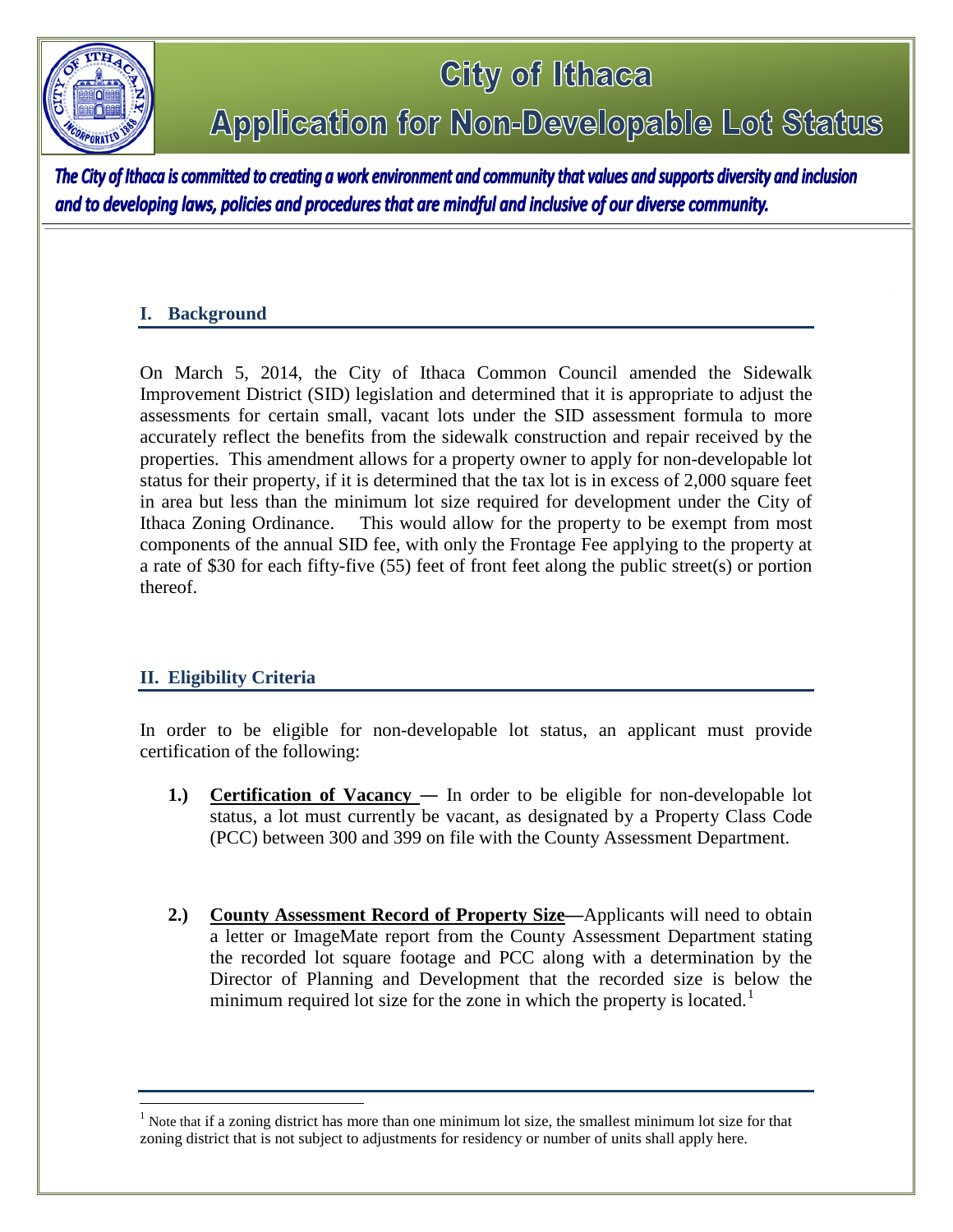

### **III. Sidewalk Improvement District Boundary Map**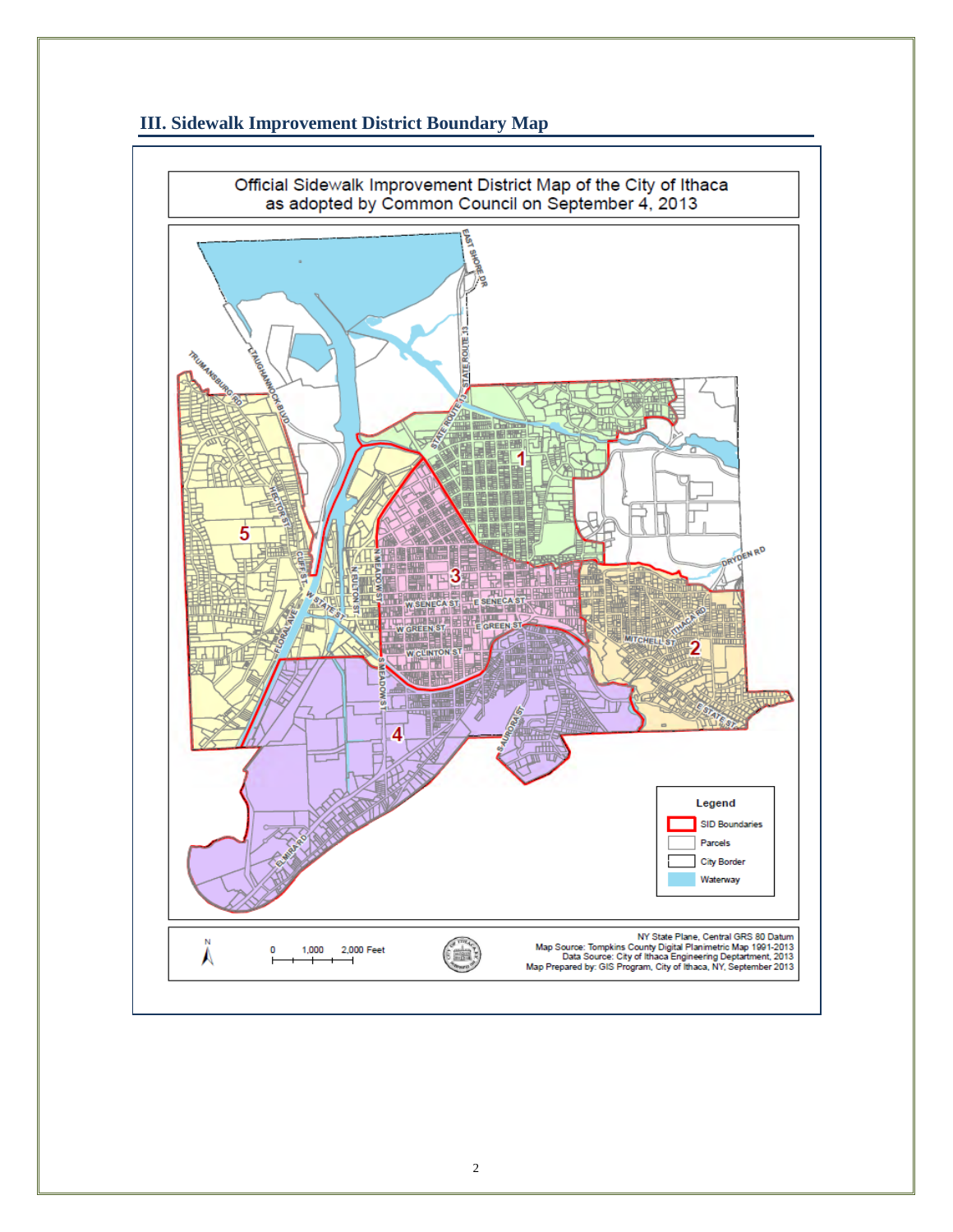| <b>IV. Non-Developable Lot Status Application</b>                                                                                                                                                                              |
|--------------------------------------------------------------------------------------------------------------------------------------------------------------------------------------------------------------------------------|
| <b>Application for Non-Developable Lot Status</b>                                                                                                                                                                              |
| <u>Part 1. – Applicant Information</u>                                                                                                                                                                                         |
| Application Date: 1 1                                                                                                                                                                                                          |
| Property Owner Name: 2008 and 2008 and 2008 and 2008 and 2008 and 2008 and 2008 and 2008 and 2008 and 2008 and 2008 and 2008 and 2008 and 2008 and 2008 and 2008 and 2008 and 2008 and 2008 and 2008 and 2008 and 2008 and 200 |
|                                                                                                                                                                                                                                |
| Address: ________________________City: ___________State: ______Zip: ____________                                                                                                                                               |
|                                                                                                                                                                                                                                |
|                                                                                                                                                                                                                                |
|                                                                                                                                                                                                                                |
| <u> Part 2. – Property Information</u>                                                                                                                                                                                         |
|                                                                                                                                                                                                                                |
|                                                                                                                                                                                                                                |
| State: Zip: _______ Sidewalk Improvement District #: _______                                                                                                                                                                   |
|                                                                                                                                                                                                                                |
|                                                                                                                                                                                                                                |
| <b>Minimum Required Lot Size:</b>                                                                                                                                                                                              |
|                                                                                                                                                                                                                                |
| <u> Part 3. – Supporting Documentation</u>                                                                                                                                                                                     |
| Letter from the County Assessment Office Stating Recorded Property Size: _______                                                                                                                                               |
| Certification of Lot Vacancy: _________                                                                                                                                                                                        |
| Director of Planning and Development Determination of failure to Meet Minimum<br>Zoning Lot Size Requirement: ____________                                                                                                     |